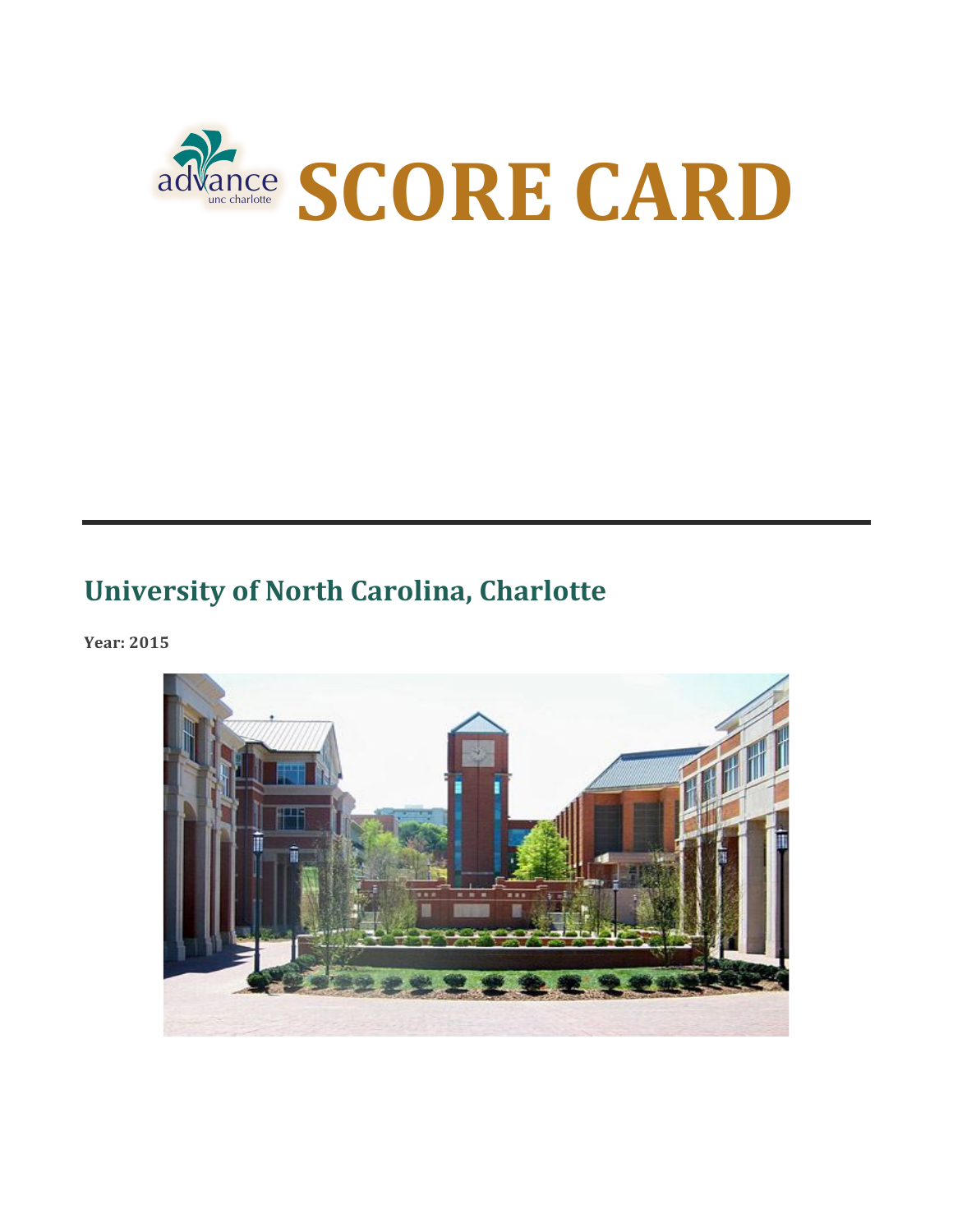## Score Card at a glance:

### 1. **CLIMATE AND LEADERSHIP SCORE CARD**

#### **2. FACULTY PROFILE AND DIVERSITY**

#### **3. FACULTY WORK RELATED VISION AND SATISFACTION**

*Score card values are based on aggregate reports from the COACHE survey conducted in 2014-15.* **Parameters** are items explored in the survey. Constructs are umbrella concepts related to the *parameters explored in the survey. Peers represents peer institutions to UNC Charlotte. Our peer institutions are:*

*Florida International University*

*Kent State University*

*University of Massachusetts at Lowell*

*University of Missouri at Kansas City*

*Virginia Commonwealth University*

**Previous Cohort** represents UNCC faculty responses from a previous survey year.

There were 323 respondents from the UNC Charlotte community and 1298 respondents from selected peer *community to the survey in 2015.*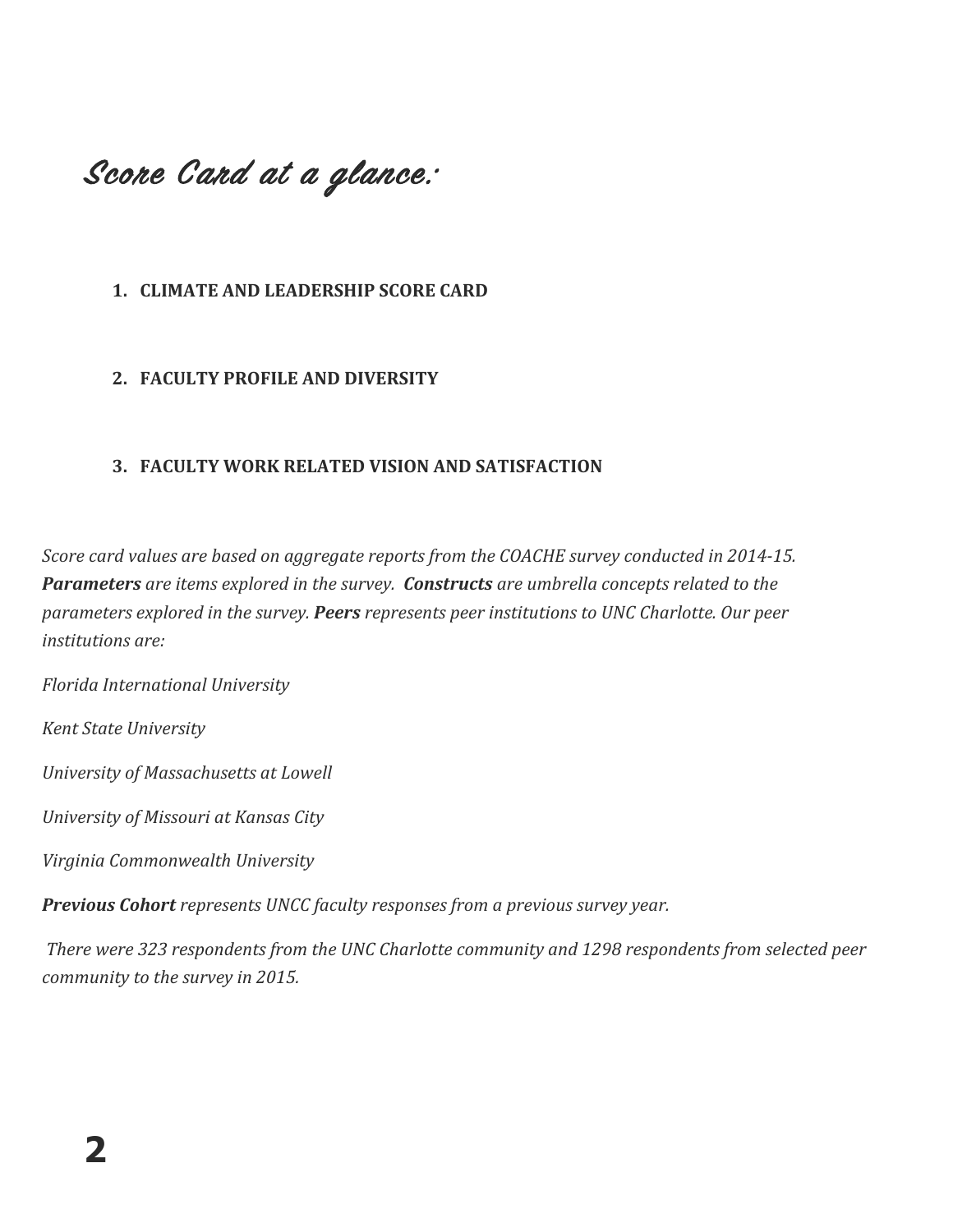| <b>Climate and Leadership Scorecard</b>                                 |                                       |                                       |               |                                  |  |
|-------------------------------------------------------------------------|---------------------------------------|---------------------------------------|---------------|----------------------------------|--|
| <b>Institution</b>                                                      | <b>Constructs</b>                     | <b>Parameters</b>                     | <b>Peers</b>  | <b>Previous</b><br><b>Cohort</b> |  |
| <b>University of</b><br><b>North</b><br>Carolina at<br><b>Charlotte</b> | <b>Nature of Work</b>                 | <b>Research</b>                       | At Par        | At Par                           |  |
|                                                                         |                                       | <b>Service</b>                        | At Par        | At Par                           |  |
|                                                                         |                                       | <b>Teaching</b>                       | Worse         | Worse                            |  |
|                                                                         | <b>Work Support</b><br>Climate        | <b>Facilities and Work Resources</b>  | <b>Better</b> | <b>Better</b>                    |  |
|                                                                         |                                       | <b>Interdisciplinary Work</b>         | <b>Better</b> | At Par                           |  |
|                                                                         |                                       | <b>Collaboration</b>                  | At Par        | At Par                           |  |
|                                                                         |                                       | <b>Mentoring</b>                      | <b>Better</b> | At Par                           |  |
|                                                                         | <b>Personal Support</b><br>Climate    | <b>Personal and Family Policies</b>   | Worse         | At Par                           |  |
|                                                                         |                                       | <b>Health and Retirement Benefits</b> | Worse         | Worse                            |  |
|                                                                         | <b>Tenure</b>                         | <b>Policy</b>                         | Worse         | At Par                           |  |
|                                                                         |                                       | <b>Clarity</b>                        | Worse         | At Par                           |  |
|                                                                         |                                       | <b>Reasonableness</b>                 | N/A           | N/A                              |  |
|                                                                         | <b>Work Incentives</b>                | Promotion                             | Worse         | Worse                            |  |
|                                                                         |                                       | <b>Appreciation and Recognition</b>   | At Par        | At Par                           |  |
|                                                                         | Leadership                            | <b>Senior</b>                         | <b>Better</b> | <b>Better</b>                    |  |
|                                                                         |                                       | <b>Divisional</b>                     | Worse         | Worse                            |  |
|                                                                         |                                       | Departmental                          | At Par        | Worse                            |  |
|                                                                         | <b>Departmental</b><br><b>Climate</b> | Collegiality                          | At Par        | At Par                           |  |
|                                                                         |                                       | <b>Engagement</b>                     | <b>Better</b> | <b>Better</b>                    |  |
|                                                                         |                                       | Quality                               | <b>Better</b> | At Par                           |  |

#### **Score Card Legend**

At Par: The Institutions score for a given construct is at par with the concomitant scores of peer institution's or *a previous cohort's.*

*Better:* The Institutions score for a given construct is better than concomitant scores of peer institution's or a *previous cohort's.*

*Worse: The Institutions score for a given construct is worse than concomitant scores of peer institution's or a previous cohort's.*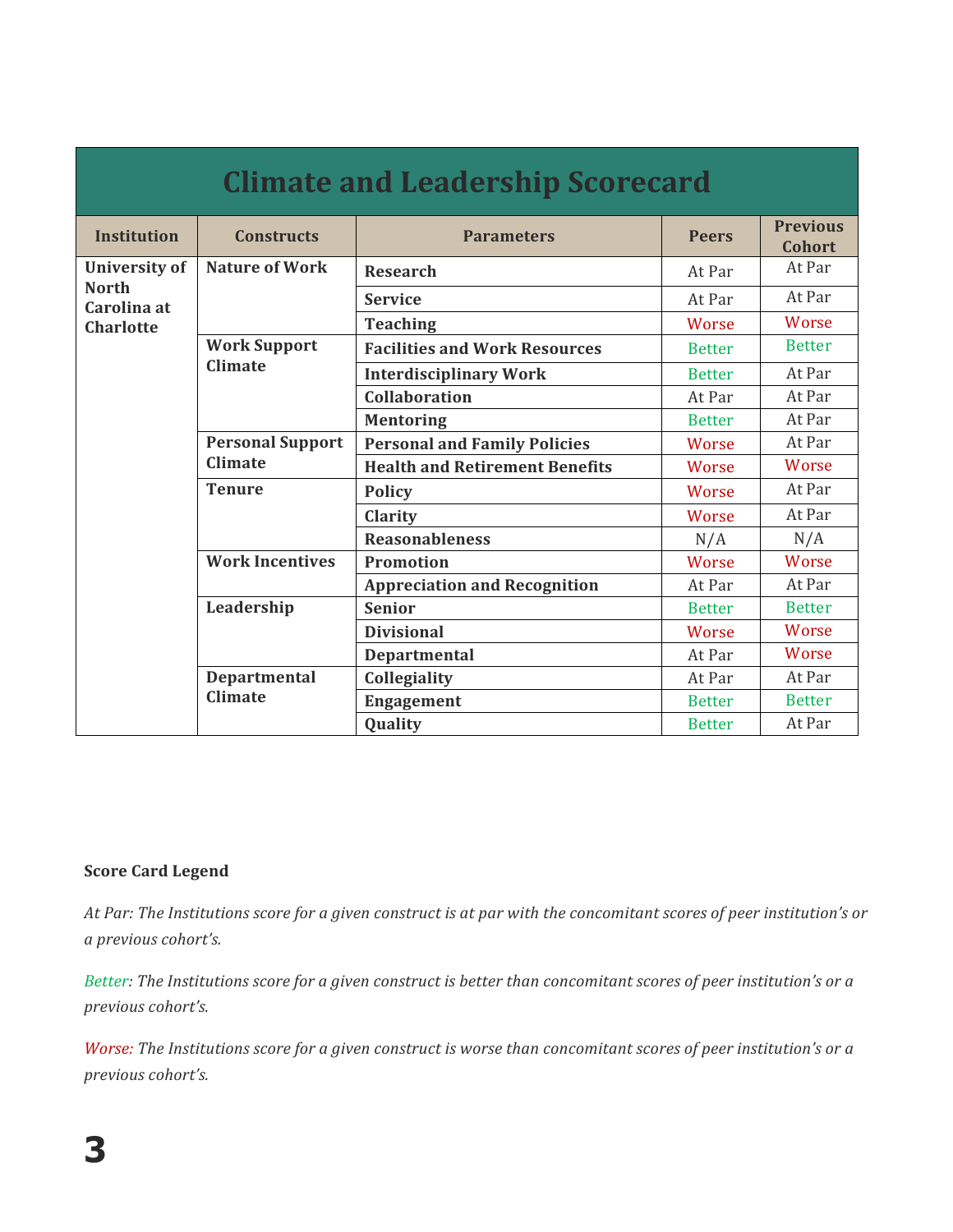| Faculty Profile and Diversity  |                                         |                          |                            |  |
|--------------------------------|-----------------------------------------|--------------------------|----------------------------|--|
| <b>Constructs</b>              | <b>Parameters</b>                       | <b>UNCC</b><br>$n = 323$ | <b>Peers</b><br>$n = 1298$ |  |
| <b>Appointment Status</b>      | <b>Full Time</b>                        | 100%                     | 100%                       |  |
| <b>Rank</b>                    | <b>Professor</b>                        | 30%                      | 35%                        |  |
|                                |                                         |                          |                            |  |
|                                | Associate professor                     | 52%                      | 41%                        |  |
|                                | <b>Assistant professor</b>              | 18%                      | 24%                        |  |
| <b>Tenure Status</b>           | <b>Tenured</b>                          | 81%                      | 76%                        |  |
|                                | On tenure track                         | 19%                      | 24%                        |  |
| <b>Administrative position</b> | Yes                                     | 26%                      | 19%                        |  |
| Race/Ethnicity                 | <b>Native American</b>                  | $0\%$                    | 1%                         |  |
|                                | <b>Asian</b>                            | 8%                       | 11%                        |  |
|                                | <b>Non Hispanic White</b>               | 76%                      | 78%                        |  |
|                                | <b>Non Hispanic Black</b>               | 6%                       | 4%                         |  |
|                                | <b>Hispanic or Latino</b>               | 4%                       | 5%                         |  |
|                                | <b>Other</b>                            | 0%                       | $1\%$                      |  |
|                                | <b>Multiracial</b>                      | 1%                       | 1%                         |  |
| <b>Sex</b>                     | <b>Female</b>                           | 42%                      | 47%                        |  |
| Age                            | 30 or younger                           | 0%                       | 1%                         |  |
|                                | $31 - 40$                               | 20%                      | 18%                        |  |
|                                | $41 - 50$                               | 31%                      | 27%                        |  |
|                                | $51 - 60$                               | 28%                      | 29%                        |  |
|                                | 61-70                                   | 19%                      | 22%                        |  |
|                                | 71 and above                            | 1%                       | 4%                         |  |
| <b>Marital Status</b>          | <b>Single</b>                           | 11%                      | 10%                        |  |
|                                | <b>Married Or in Civil Union</b>        | 77%                      | 77%                        |  |
|                                | <b>Unmarried, living with partner</b>   | 3%                       | 4%                         |  |
|                                | <b>Divorced Or Separated Or Widowed</b> | 9%                       | 9%                         |  |
| <b>Citizenship Status</b>      | <b>Citizen</b>                          | 90%                      | 90%                        |  |
|                                | <b>Permanent resident</b>               | 9%                       | 9%                         |  |
|                                | <b>Non-resident</b>                     | 2%                       | 2%                         |  |

# **Faculty Profile and Diversity**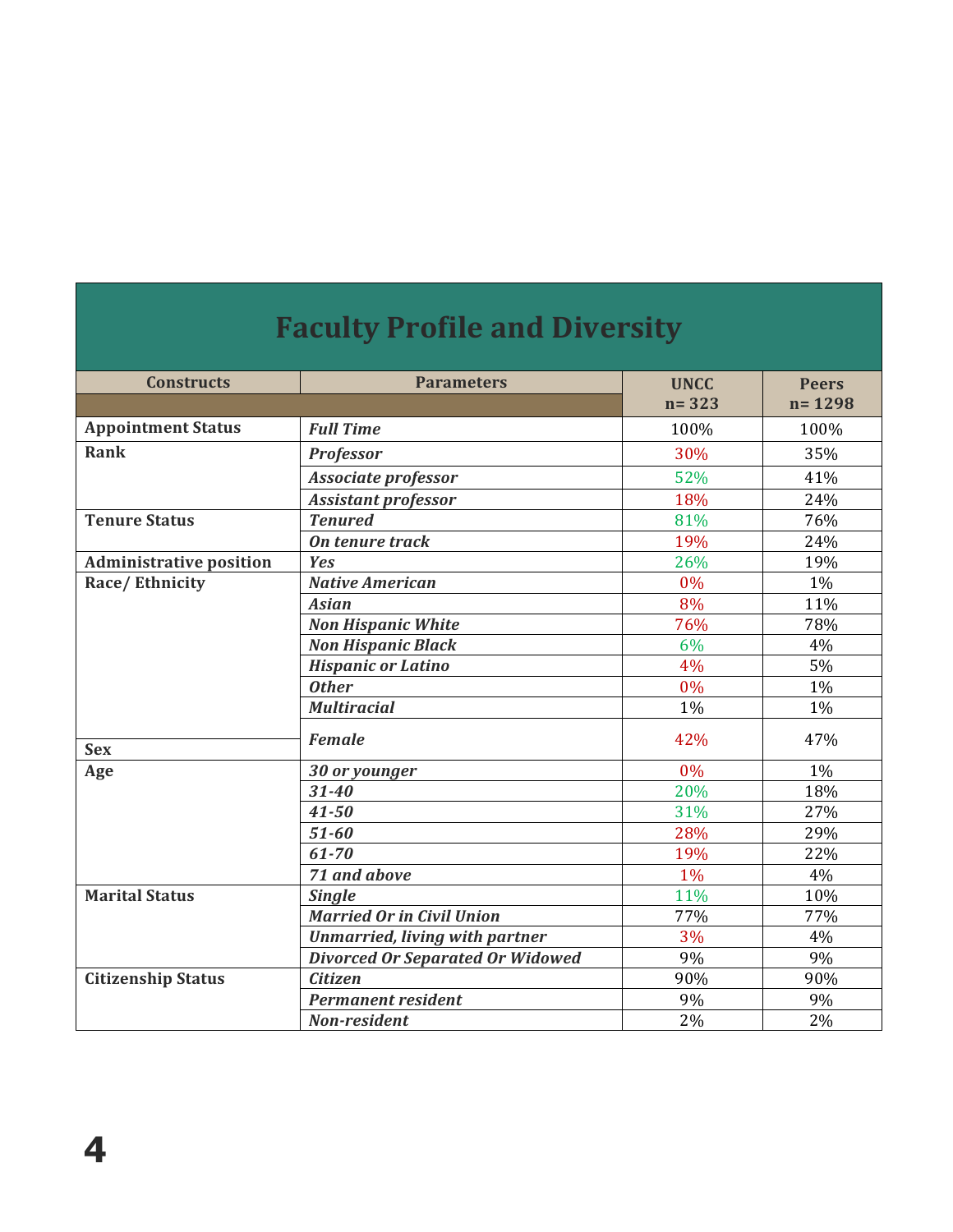| <b>Faculty Vision and Satisfaction</b>                            |                                         |                |                       |                         |                        |                               |                            |                            |                            |
|-------------------------------------------------------------------|-----------------------------------------|----------------|-----------------------|-------------------------|------------------------|-------------------------------|----------------------------|----------------------------|----------------------------|
| <b>Constructs</b>                                                 | <b>Parameters</b>                       | <b>Overall</b> |                       | <b>Sex</b>              | Race                   |                               |                            | <b>Rank</b>                |                            |
|                                                                   |                                         | $\frac{0}{0}$  | Male<br>$\frac{0}{0}$ | Female<br>$\frac{0}{0}$ | White<br>$\frac{0}{0}$ | <b>Other</b><br>$\frac{0}{0}$ | Assistant<br>$\frac{0}{0}$ | Associate<br>$\frac{0}{0}$ | Professor<br>$\frac{0}{0}$ |
| Vision:<br><b>University</b><br><b>Research</b><br><b>Funding</b> | <b>High</b>                             | 63             | 58                    | 80                      | 67                     | 68                            | 53                         | 55                         | 43                         |
|                                                                   | <b>Moderate</b>                         | 42             | 44                    | 47                      | 43                     | 54                            | 41                         | 35                         | 39                         |
|                                                                   | <b>No Change</b>                        | $\overline{7}$ | 9                     | $\overline{7}$          | $\overline{7}$         | 10                            | $\mathbf{0}$               | 8                          | 3                          |
| Vision:<br><b>Education</b>                                       | G: UG student<br>ratio = $40:60$        | 8              | 6                     | 14                      | 8                      | 17                            | 10                         | 9                          | $\overline{3}$             |
|                                                                   | G: UG student<br>$ratio = 30:70$        | 19             | 23                    | 16                      | 20                     | 17                            | 12                         | 13                         | 26                         |
|                                                                   | G: UG student<br>$ratio = 20:80$        | 10             | 11                    | 9                       | 11                     | 10                            | 3                          | 11                         | $\overline{7}$             |
|                                                                   | <b>Emphasis on</b><br>Grad. Ed.         | 63             | 61                    | 77                      | 70                     | 53                            | 49                         | 57                         | 44                         |
|                                                                   | <b>Teaching</b><br><b>Collaboration</b> | 32             | 28                    | 44                      | 32                     | 44                            | 34                         | 25                         | 23                         |
|                                                                   | <b>Emphasis on G</b><br>and U.G Ed,     | 19             | 22                    | 19                      | 19                     | 27                            | 8                          | 17                         | 12                         |
|                                                                   | <b>Emphasis on</b><br><b>U. G. Ed.</b>  | 12             | 12                    | 15                      | 13                     | 15                            | 10                         | 6                          | 13                         |
| <b>Level of</b>                                                   | <b>Very Satisfied</b>                   | 17             | 21                    | 14                      | 18                     | 15                            | 5                          | 16                         | 23                         |
| satisfaction-                                                     | <b>Satisfied</b>                        | 40             | 42                    | 43                      | 41                     | 49                            | $\overline{39}$            | 40                         | 29                         |
| <b>Integrating</b>                                                | <b>Ambivalent</b>                       | 26             | 21                    | 36                      | 27                     | 27                            | 24                         | 23                         | 24                         |
| teaching                                                          | <b>Dissatisfied</b>                     | 14             | 11                    | 20                      | 14                     | 17                            | 15                         | 14                         | 6                          |
| with<br>research                                                  | <b>Very</b><br><b>Dissatisfied</b>      | 8              | 9                     | $\overline{7}$          | 9                      | $\overline{7}$                | 5                          | $\overline{4}$             | $\, 8$                     |
| <b>Level of</b>                                                   | <b>Very Satisfied</b>                   | 11             | 12                    | 12                      | 13                     | $\, 8$                        | 5                          | $\, 8$                     | 14                         |
| satisfaction-                                                     | <b>Satisfied</b>                        | 35             | 35                    | 39                      | 38                     | 32                            | 29                         | 31                         | 24                         |
| <b>Integrating</b>                                                | <b>Ambivalent</b>                       | 31             | 28                    | 39                      | 31                     | 39                            | 25                         | 30                         | 26                         |
| teaching                                                          | <b>Dissatisfied</b>                     | 11             | 10                    | 15                      | 12                     | 14                            | 19                         | 11                         | $\overline{5}$             |
| with<br>outreach                                                  | <b>Very</b><br><b>Dissatisfied</b>      | 3              | $\overline{4}$        | 3                       | 3                      | $\overline{7}$                | 5                          | $\mathbf{1}$               | $\overline{3}$             |
| <b>Level of</b>                                                   | <b>Very Satisfied</b>                   | 13             | 14                    | 13                      | 16                     | 5                             | 5                          | 13                         | 13                         |
| satisfaction-                                                     | <b>Satisfied</b>                        | 30             | 30                    | 35                      | 30                     | 37                            | 30                         | 28                         | 26                         |
|                                                                   | <b>Ambivalent</b>                       | 29             | 32                    | 30                      | 29                     | 39                            | 24                         | 29                         | 27                         |
| <b>Integrating</b><br>research                                    | <b>Dissatisfied</b>                     | $\, 8$         | 6                     | 12                      | $\overline{7}$         | 14                            | 5                          | 9                          | 3                          |
| with<br>outreach                                                  | <b>Very</b><br><b>Dissatisfied</b>      | $\overline{4}$ | $\overline{4}$        | $\overline{4}$          | $\overline{4}$         | $\overline{5}$                | $\overline{5}$             | $\mathbf{1}$               | $\overline{3}$             |